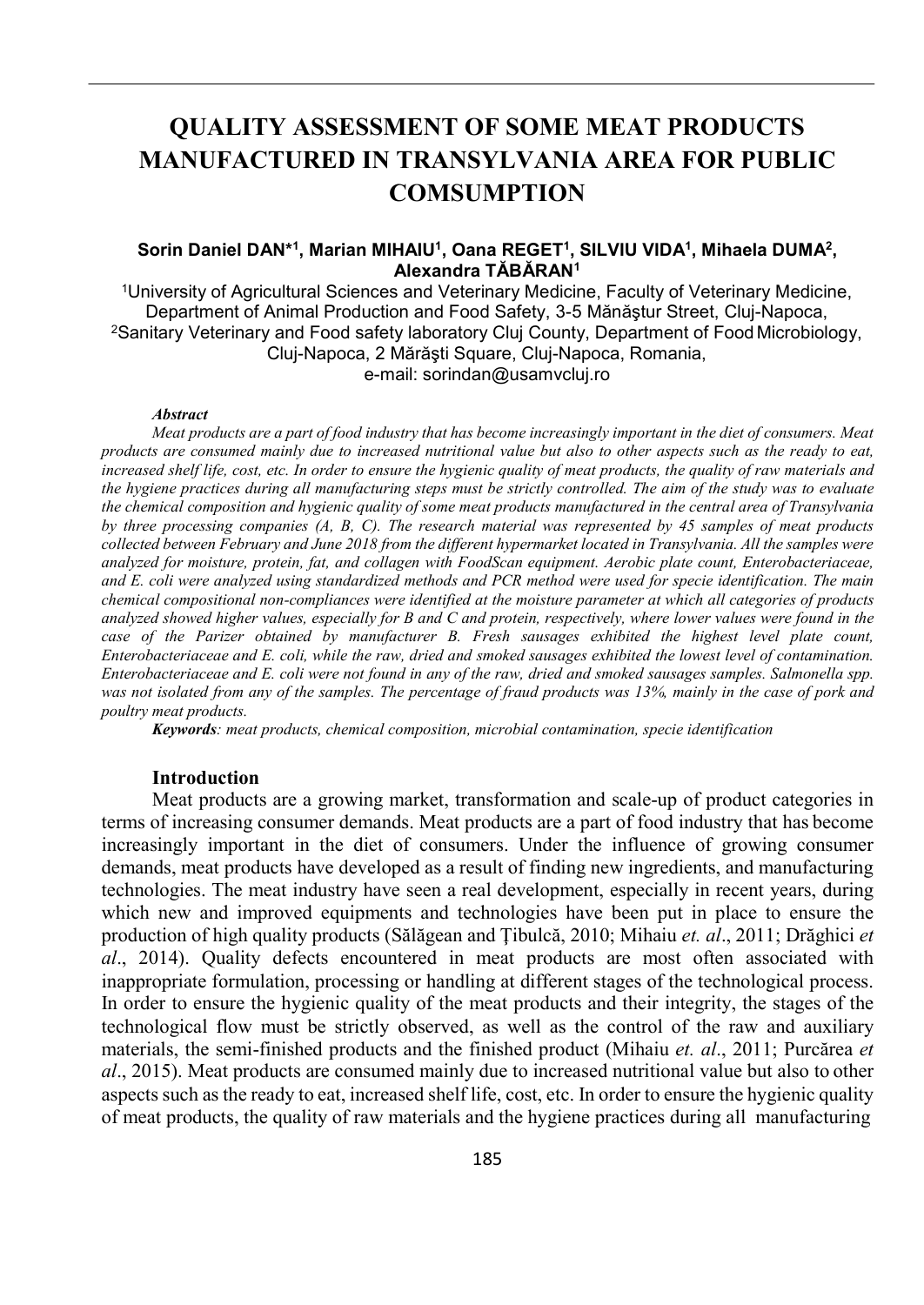steps must be strictly controlled. The aim of the study was to evaluate the chemical composition and hygienic quality of some meat products manufactured in the central area of Transylvania by three processing companies (A, B, C).

#### **Material and methods**

The research material was represented by 45 samples of meat products collected between February and June 2018 from the following types: raw pork sausages, raw dried and smoked sausages, heat treated smoked salami, and heat treated smoked ham. From each group of meat products, similar assortments were produced, produced in 3 different processing units (A - unit sold on the regional market, B - unit selling on the national market, C - unit sold on the local market). In order to obtain relevant results, 3 samples were taken from each assortment of meat product. All the samples were analyzed for moisture, protein, fat, and collagen with FoodScan equipment. Aerobic plate count, Enterobacteriaceae, and E. coli were analyzed using standardized methods and PCR method were used for specie identification. Statistical analysis of the rsults was realized using Origin 8.5 software program by comparison of means by analysis of variance through ANOVA test.

#### **Results and discussions**

#### *Gross chemical composition of meat products*

From analysis of the results obtained with heat treated smoked ham, it was found that: moisture was between  $64.54g \pm 0.32g$  for producer A and  $76.01g \pm 0.05g$  for producer C. It was found that the maximum accepted limit of 70g% was exceeded by manufacturers B and C ( $p \le 0.05$ ). In terms of fat, the values were between  $1.43g \pm 0.01g$  for manufacturer C and  $3.22 \pm 0.03g$  for manufacturer B (Fig. 1).



**Figure 1**. Average chemical composition (±SEM) of heat treated smoked ham manufactured in A, B and C units  $(n=5)$ 

The highest protein value was recorded at manufacturer A, which is  $26.58 \pm 0.1$ g and the lowest value of  $17.46 \pm 0.03$  g is associated with producer C. The collagen values were between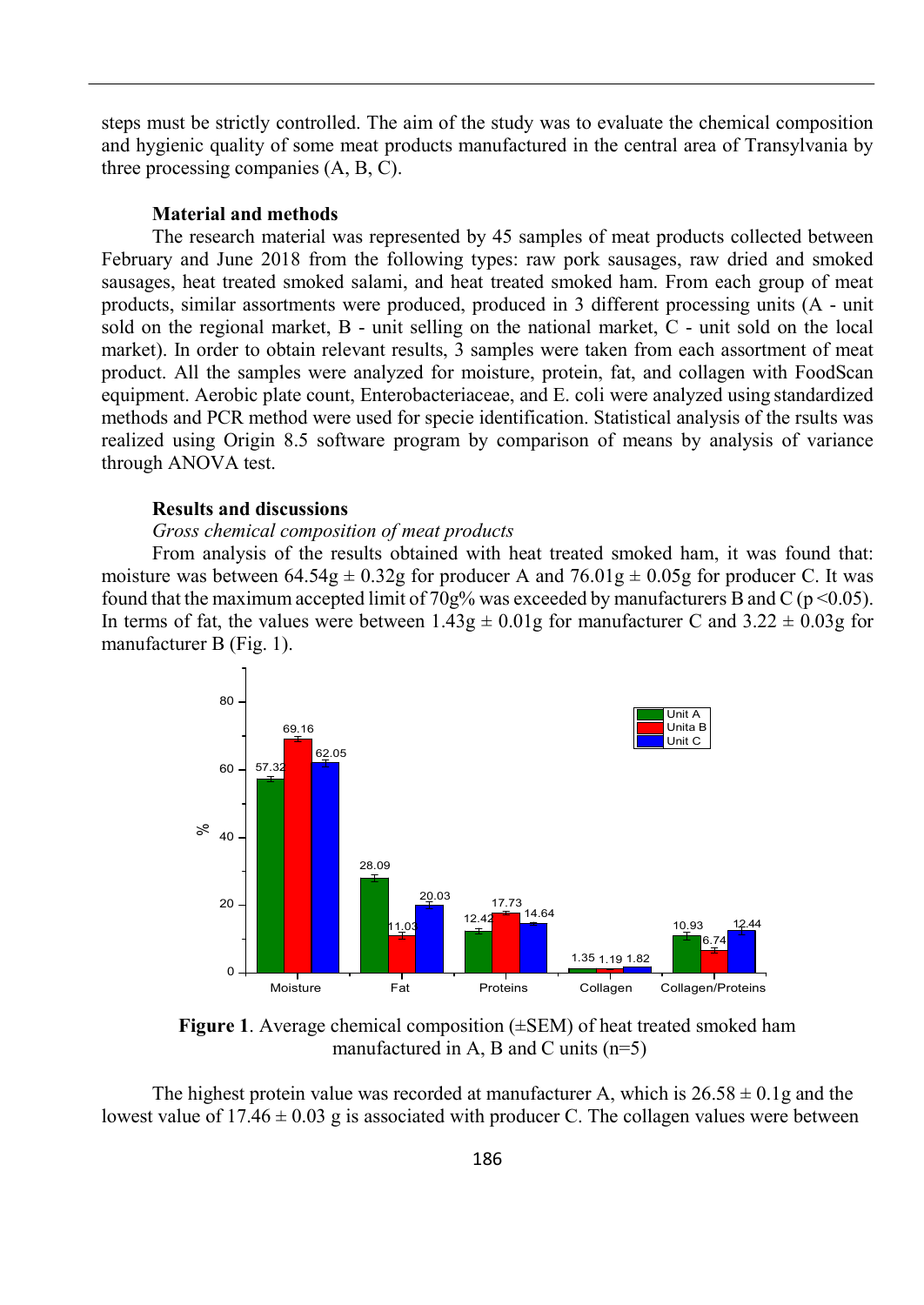$0.7 \pm 0.02$ g for manufacturer B and  $0.76 \pm 0.02$ g for manufacturer C. The collagen / protein ratio for heat treated smoked ham, has shown the following values:  $3.69 \pm 0.07$ g for producer B, this being the lowest value and  $4.35 \pm 0.05$  g% for manufacturer C, representing the highest value obtained (fig. 1).

Based on the results of the analysis of samples of the Salam Victoria, it was found that the maximum accepted value for moisture  $(68 \text{ g\%)}$  in the case of heat-treated smoked products was exceeded by producer A, having a moisture content of  $71.45 \pm 0.50$ g, but also by manufacturer C  $(69.8 \pm 0.75g)$ , while producer B fell within the normal range with a value of  $56.02 \pm 0.50g$ . In terms of fat content, manufacturers A, B and C complied with the maximum limit of 38 g%, with the following values:  $6.5 \pm 0.47$ g,  $21.09 \pm 1.01$ g and  $8.04 \pm 0.50$ g. The same situation was found for proteins: manufacturer A ( $16.5 \pm 0.50$ g%), manufacturer B ( $15.31 \pm 0.85$ g) and manufacturer C (16.24  $\pm$  0.86g%), the minimum limit of 12g% protein being respected. In the case of collagen, where the limit is 20g%, the maximum value of  $3.5g \pm 0.52g 5$  was found in producer B, while producers A and C had lower values:  $1.35 \pm 0.50g$  (A) and  $1.56g$  g  $\pm 0.12g$  (C). Collagen/protein ratio revealed the following results:  $23.15 \pm 4.53$  for manufacturer B, this being the maximum value of the ratio obtained for Victoria salami,  $9.64 \pm 1.27$  g for manufacturer C, and  $8.2 \pm 0.55$  g for producer A (Figure 2).



**Figure 2**. Average chemical composition (±SEM) of heat treated smoked salami manufactured in A, B and C units  $(n=5)$ 

Similar results were found in a study by Mazahred *et al.* (2009), who reported similar results to proteins  $(14.4 \text{ g\%})$ , fat  $(19.9 \text{ g\%})$  and also moisture  $(59.5 \text{ g\%})$ . Also, Gomes Basso Los *et al.* (2014) in a study conducted in Brazil presented similar results. The moisture was  $74.66 \pm 0.11$  g%, the amount of protein was slightly below the admissible limit, being  $11.53 \pm 0.51$  g%, and the fat was recorded with a value of  $0.89 \pm 0.01$  g%.

Regarding raw dried smoked sausages, it was found that the maximum value of the moisture (30g%) was exceeded by producer A (50.04  $\pm$  0.65g) and producer C (40.29  $\pm$  0.84g) (p <0.05), while producer B complied with the maximum admitted limits (17.13  $\pm$  1.02g). the fat do not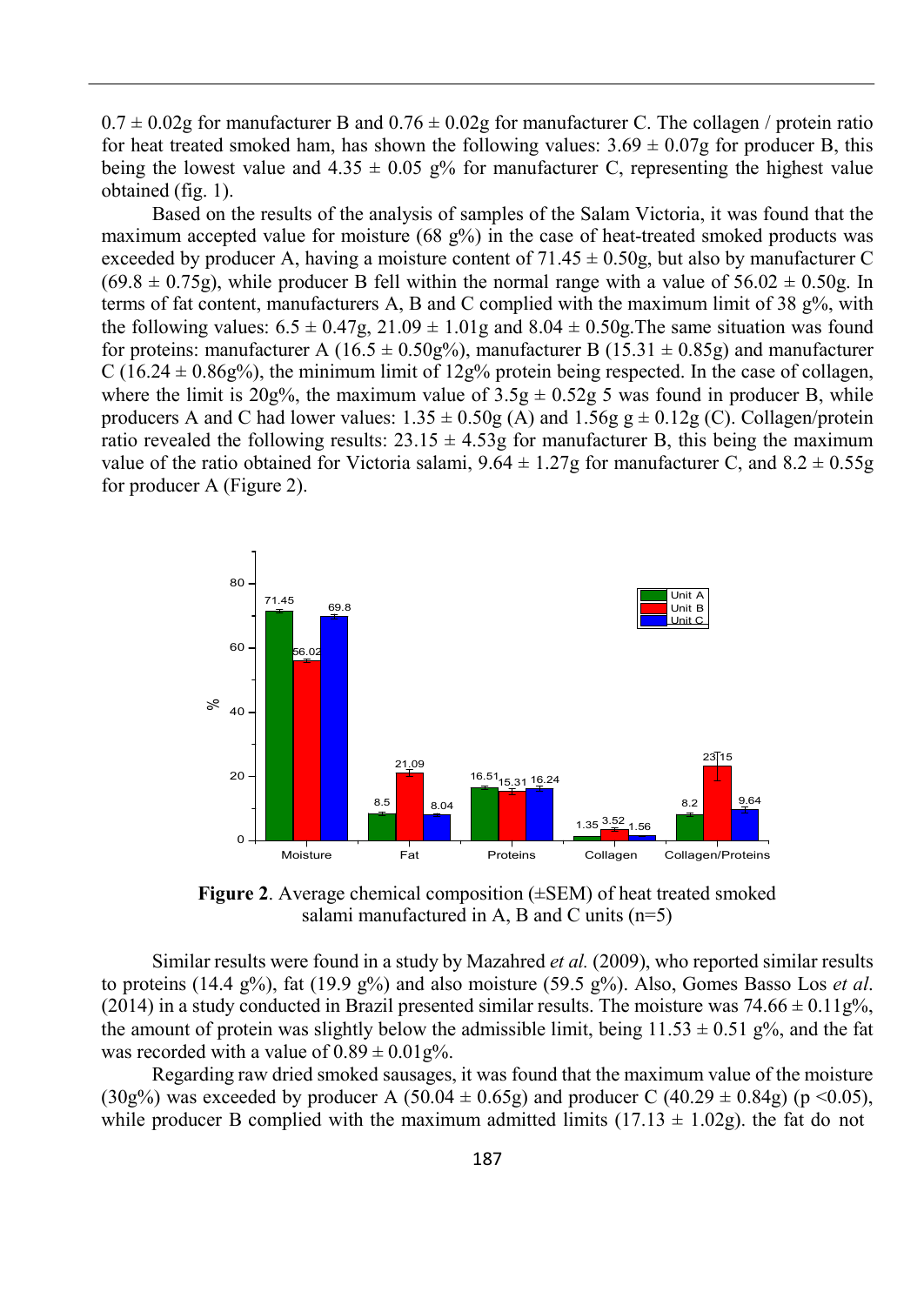exceed the maximum admitted levels (55 g%), so the maximum value we recorded was 41.14  $\pm$ 1.03g for the producer C, the other producers having lower results  $(29.05 \pm 0.9g$  for A and 36.34  $\pm$  1.9g for C).



**Figure 3**. Average chemical composition (±SEM) of raw dried smoked sausages manufactured in A, B and C units (n=5)

The highest value of collagen was found in manufacturer B (1.73  $\pm$  0.15 g%), the other two producers having similar results, as follows:  $1.6g \pm 0.10g\%$  (producer A), respectively  $1.16g \pm 0.10g\%$ 0.05g% (manufacturer C). The collagen/protein ratio for this product revealed the following results: 8.44g  $\pm$  0.97g%, for manufacturer A, 6.19g  $\pm$  0.77g% for manufacturer B and 6.81g  $\pm$ 0.69g% for manufacturer C (Figure 3). Different results were presented by Romero *et al.* (2013), regarding the analysis of raw-dried-smoked sausages in case of fat content  $(18.50g \pm 10.35g\%)$ , but similar in case of moisture  $50.25g \pm 8.25g\%$  and protein  $21.33g \pm 6.30g\%$ .

*Microbial analyses of meat products*



**Figure 4.** Average microbial load (±SEM) of APC, Enterobacteriaceae and *E. coli* in heat treated smoked ham manufactured in A, B and C unit (n=5)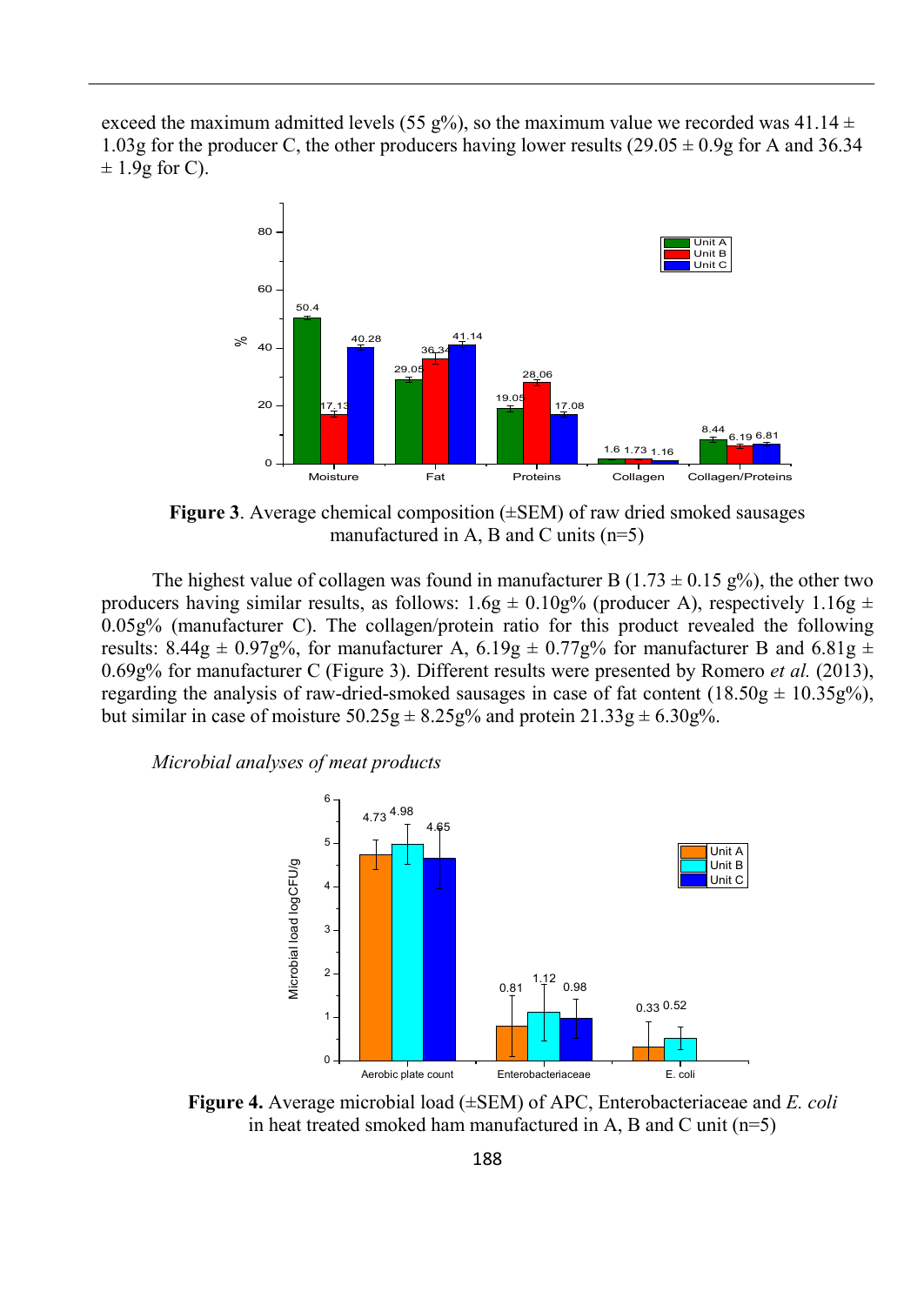According to the current legislation, protein value for raw-smoked-dried sausages must not fall below 16g%. In all collected samples the protein values were higher than the minimum level  $(19.05 \pm 1.04 \text{ g\%} - \text{unit A}, 28.06 \pm 1.11 \text{ g\%} - \text{unit B}, 17.08 \pm 1.21 \text{ g\%} - \text{unit C}).$ 

From the analysis of the results obtained with the evaluation of the germ contamination, it was found that the aerobic plate count (APC) ranged between  $4.65 \pm 0.68$  log cfu/g for manufacturer C and  $4.98 \pm 0.45$  log cfu/g for manufacturer B. The Enterobacteriaceae load presented values between  $0.81 \pm 0.70$  log cfu/g for unit A and  $0.98 \pm 0.45$  log cfu/g for the CE unit was between  $0.33 \pm 0.57 \log u / g$  for unit A and  $0.52 \pm 0.26 \log u / g$  for unit B (Figure 4). Of the total samples examined for *E. coli*, 33% were negative (Figure 4). Lower microbial load were reported by Park *et al.* (2014) in the case of heat treated ham samples, ranging from 1.63 to 1.85 log cfu/g. *E. coli* was not identified in his survey.



**Figure 5.** Average microbial load (±SEM) of APC, Enterobacteriaceae and *E. coli* in heat treated smoked salami manufactured in A, B and C unit (n=5)

As a result of the tests performed on the heat treated smoked salami samples, APC ranged from  $4.65 \pm 0.68$  log cfu/g for manufacturer C and  $5.52 \pm 0.38$  log cfu/g in case of manufacturer B. Regarding Enterobacteriaceae, the samples collected from manufacturer A recorded the minimum load (1.13  $\pm$  1.05 log cfu/g), and for manufacturer B the maximum (1.56  $\pm$  0.23) log cfu/g. *E. coli* count ranged from  $0.66 \pm 0.57$  log cfu/ g for manufacturer A and  $1.12 \pm 0.23$  log cfu/g in case of manufacturer B. Out of total samples of *E. coli*, 33% were negative (Figure 5). Lower microbial count were presented by Huang *et al.* (2014), respectively 2.5x10<sup>4</sup> cfu/g for NTG and no *E.coli* was isolated.

In case of raw dried smoked sausages, it was found that the maximum value of APC was found in unit C (4.35 log cfu/g), while producer A recorded the lowest value (3.98  $\pm$  0.51 log cfu/g). Enterobacteriaceae and *E. coli* were not isolated in any sample collected from the three producers (Figure 6). Similar results were reported in a study by Gunor *et al.* (2008), who obtained the following results: bellow 1.0 log cfu/g for the *E. coli* of raw-smoked-sausages and  $3.93 \pm 0.1$  log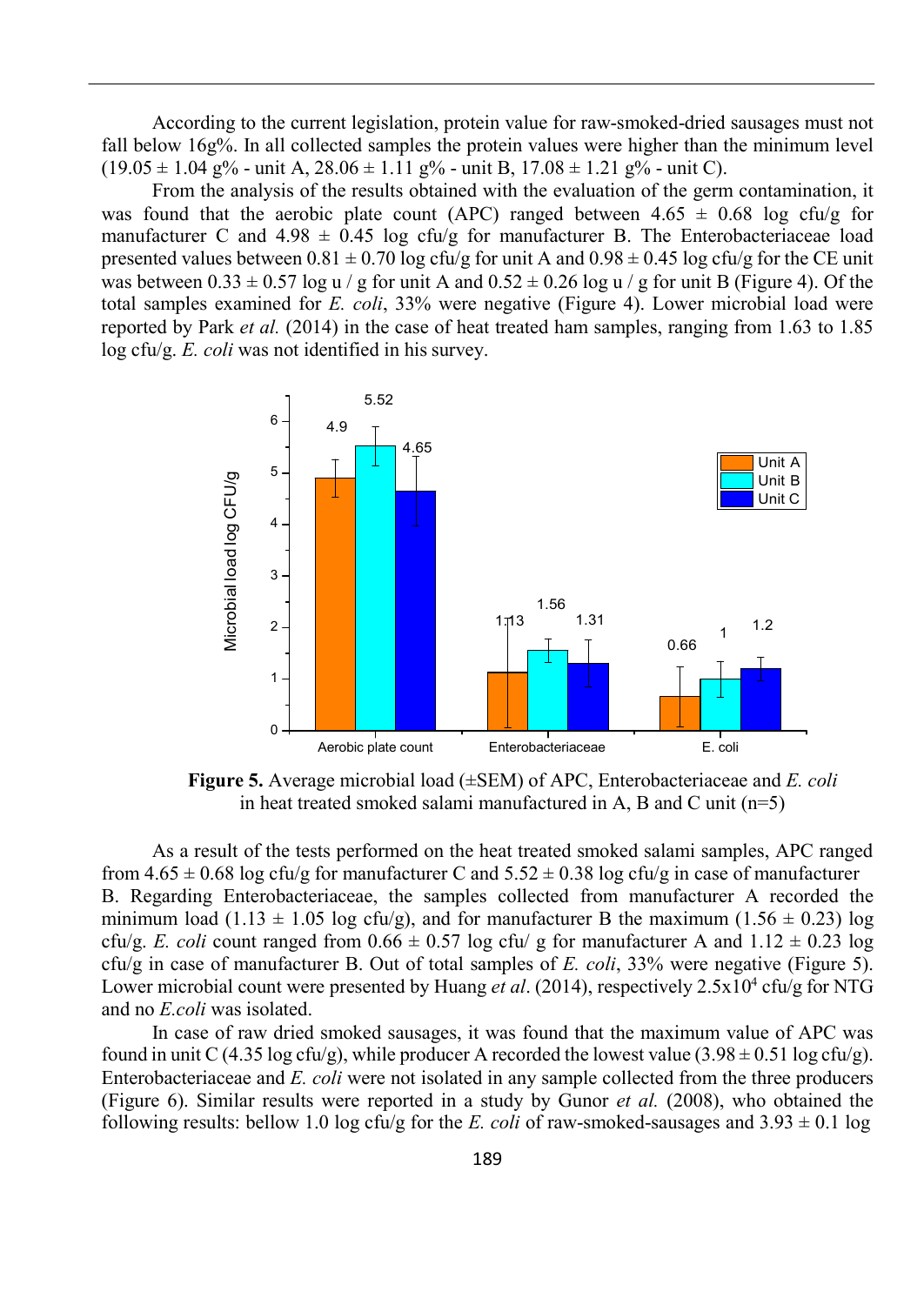cfu/g regarding APC. Another study by Ciekure *et al*. (2016) showed also lower contamination with *E. coli* and Enterobacteriaceae (bellow 1 log cfu/g).



**Figure 6**. Average microbial load (±SEM) of APC, Enterobacteriaceae and *E. coli* in raw dried sausages manufactured in A, B and C unit (n=5)

#### **Conclusions**

The main chemical compositional non-compliances were identified at the moisture parameter at which all categories of products analysed showed higher values, especially for B and C and protein, respectively, where lower values were found in the case of the heat treated smoked salami manufactured in B processing plant. Heat treated ham and salami presented the highest levels of microbial load, in regard of aerobic plate count, Enterobacteriaceae and *E. coli*, while the raw, dried and smoked sausages exhibited the lowest level of contamination. Enterobacteriaceae and *E. coli* were not found in any of the raw, dried and smoked sausages samples. Also, *Salmonella* spp. was not isolated from any of the collected samples. Based on our results, there is a need of increased official controls of competent authorities in order to protect consumers' interests.

#### **References**

- 1. Ciekure E., I. Siksna, O. Valciòa, L. Vîksna, A. Krûmiòa, 2016. Microbiological quality of ready-toeat products and potential risk for consumers in Litvia, Proceedings of the Litvian Academy of Sciences, vol 70: 245-251.
- 2. Gomes Basso Los F., D. Granato, R.C. Prestes, I.M. Demiate, 2014. Characterization of commercial cooked hams according to physicochemical, sensory, and textural parameters using chemometrics, Ciência e Tecnologia de Alimentos 34(3): 577-584.
- 3. Güngör E., N. Gökoğlu, 2008. Determination of microbial contamination sources at a Frankfurter sausage processing line, Turkish Journal of Veterinary and Animal Sciences, 34(1): 53-59.